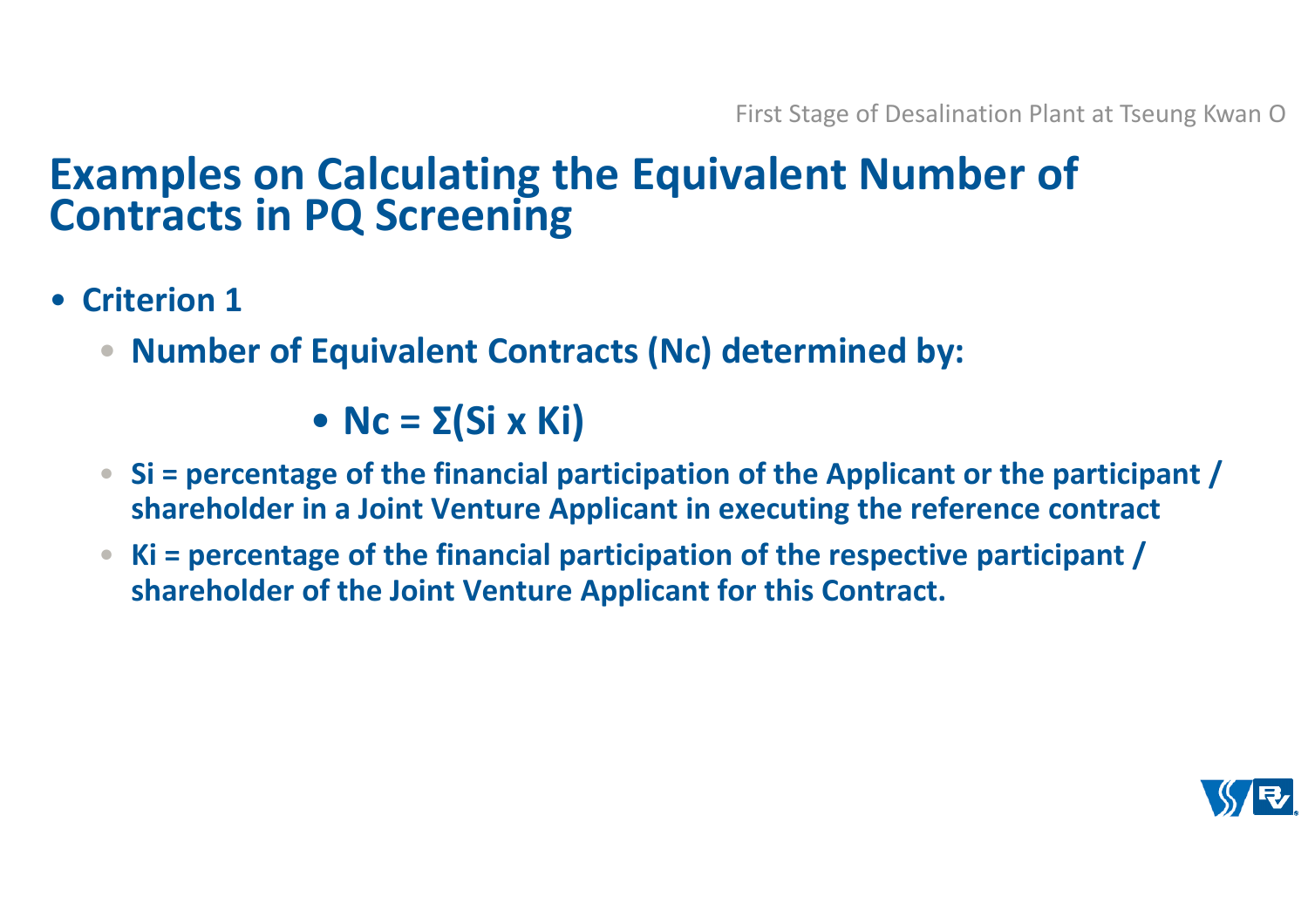- **Criterion 1**
	- $\bullet$  **Company A has completed two (2) D&B SWRO contracts on its own with design capacity of :**
		- $\bullet$ **45 MLD** *(not considered as < 50 MLD)*
		- •**80 MLD** *(Si = 100%)*
	- $\bullet$  **Company B has completed three (3) D&B SWRO contracts in JV with design capacity of :** 
		- •**100 MLD** *in a JV* **with 80% financial participation** *(Si = 80%)*
		- •**130 MLD** *in a JV* **with 70% financial participation** *(Si = 70%)*
		- •**180 MLD** *in a JV* **with 30% financial participation** *(Si = 30%)*
	- $\bullet$ **Company C has no relevant SWRO D&B contracts**

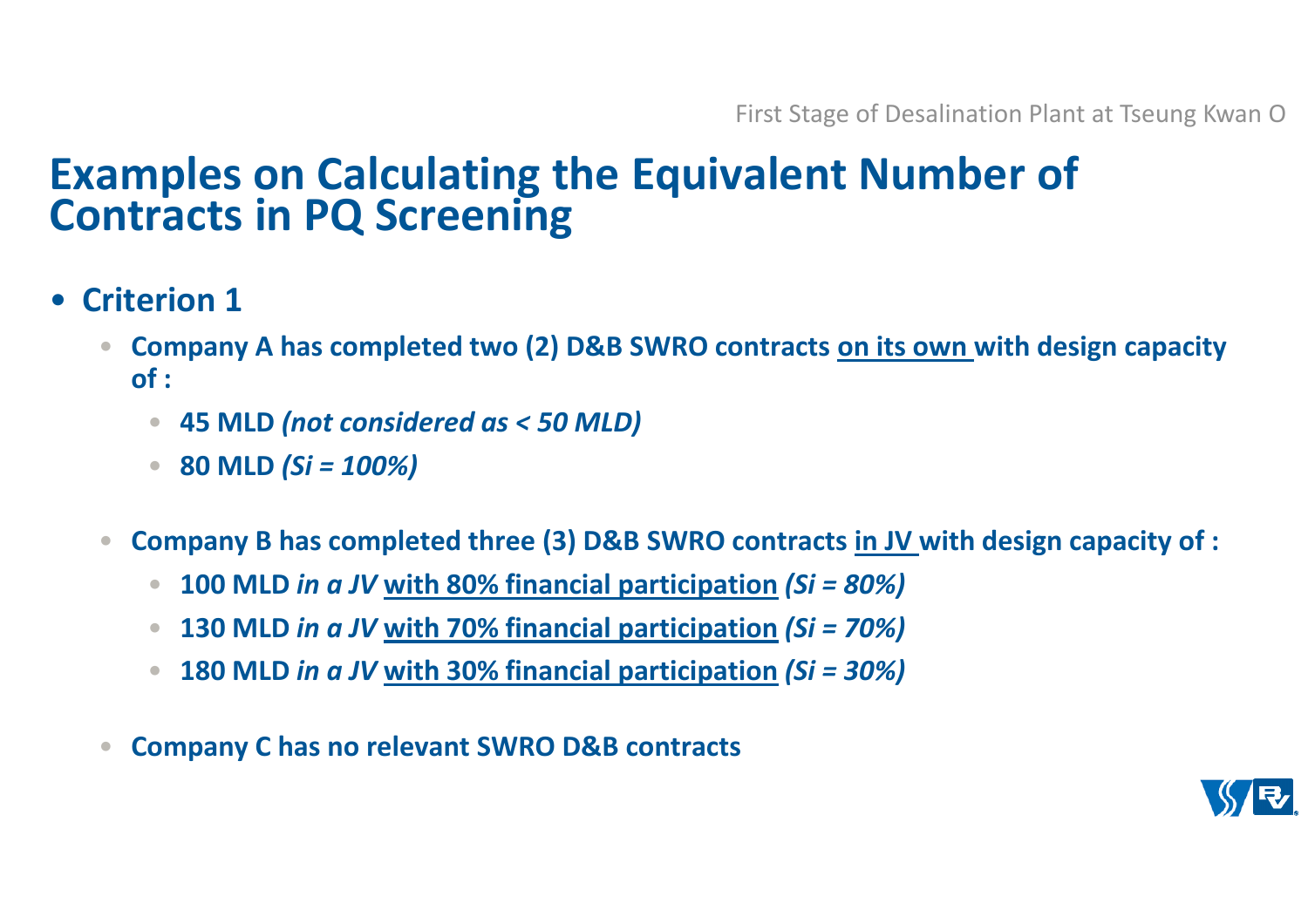- **Criterion 1**
	- $\bullet$  **Company A, Company B and Company C team up as a joint venture with percentage of financial participation of 30% , 40% and 30% respectively:**
		- **Nc (Company A) = 100% x 30% = 0.3**
		- $\bullet$ **Nc (Company B) = 80% x 40% + 70% x 40% + 30% x 40% = 0.72**
		- $\bullet$ **Nc (Company C) = 0**
	- •**Nc submitted for current JV = 0.3 + 0.72 + 0 = 1.02**

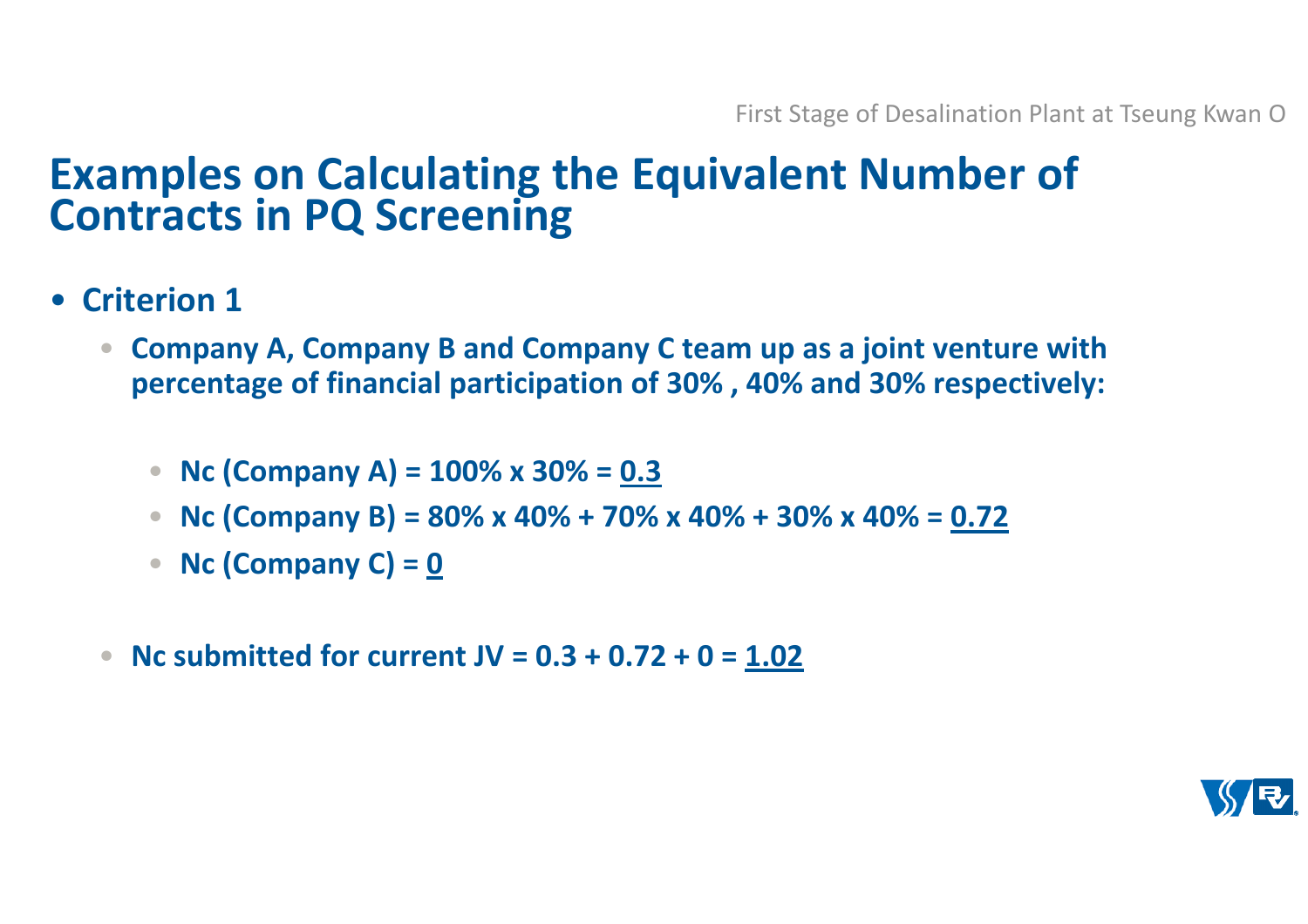- **Criterion 2**
	- $\bullet$ **Number of Equivalent Contracts (Nc) determined by:**

• **Nc = Σ(Si x Ki)**

• **Si = 1 if percentage of the financial participation of the Applicant or the participant / shareholder in a Joint Venture Applicant in executing the reference DBO or DBFO contract ≥ 25%**

 **= 0 if percentage of the financial participation of the Applicant or the participant / shareholder in a Joint Venture Applicant in executing the reference DBO or DBFO contract < 25%**

 • **Ki = percentage of the financial participation of the respective participant / shareholder of the Joint Venture Applicant for this Contract.** 

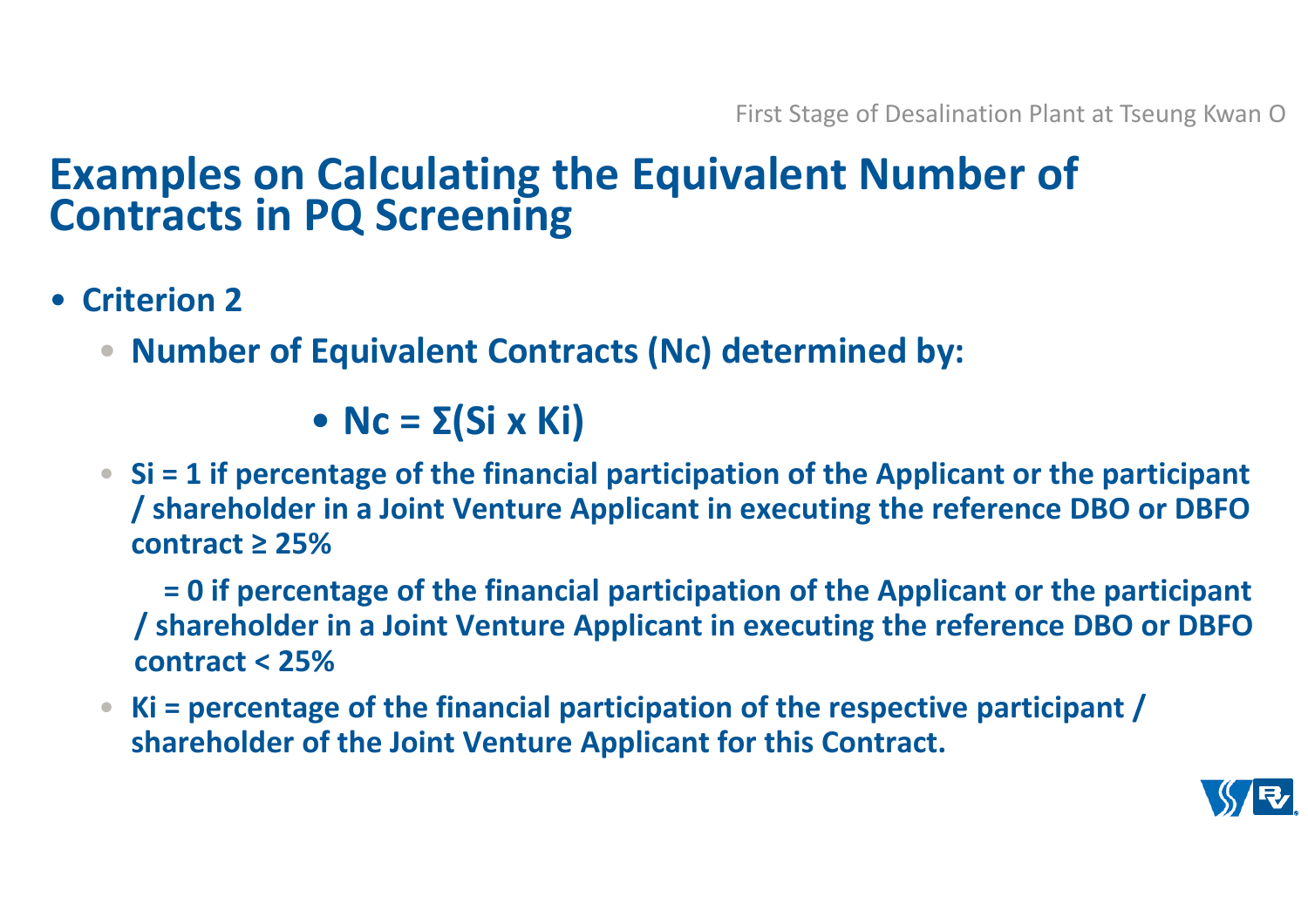- **Criterion 2**
	- $\bullet$  **Company X has completed three (3) DBO contracts\* jointly undertaking operation and maintenance works for SWRO facilities**
		- • **150 MLD** *in a JV* **with 20% financial participation in the DBO contract** *(not considered as the % financial participation < 25%)*
		- **50 MLD** *in a JV* **with 80% financial participation in the DBO contract** *(Si = 1)*
		- **250 MLD** *in a JV* **with 60% financial participation in the DBO contract** *(Si = 1)*
	- • **Company Y has no relevant operation and maintenance contracts for SWRO facilities**

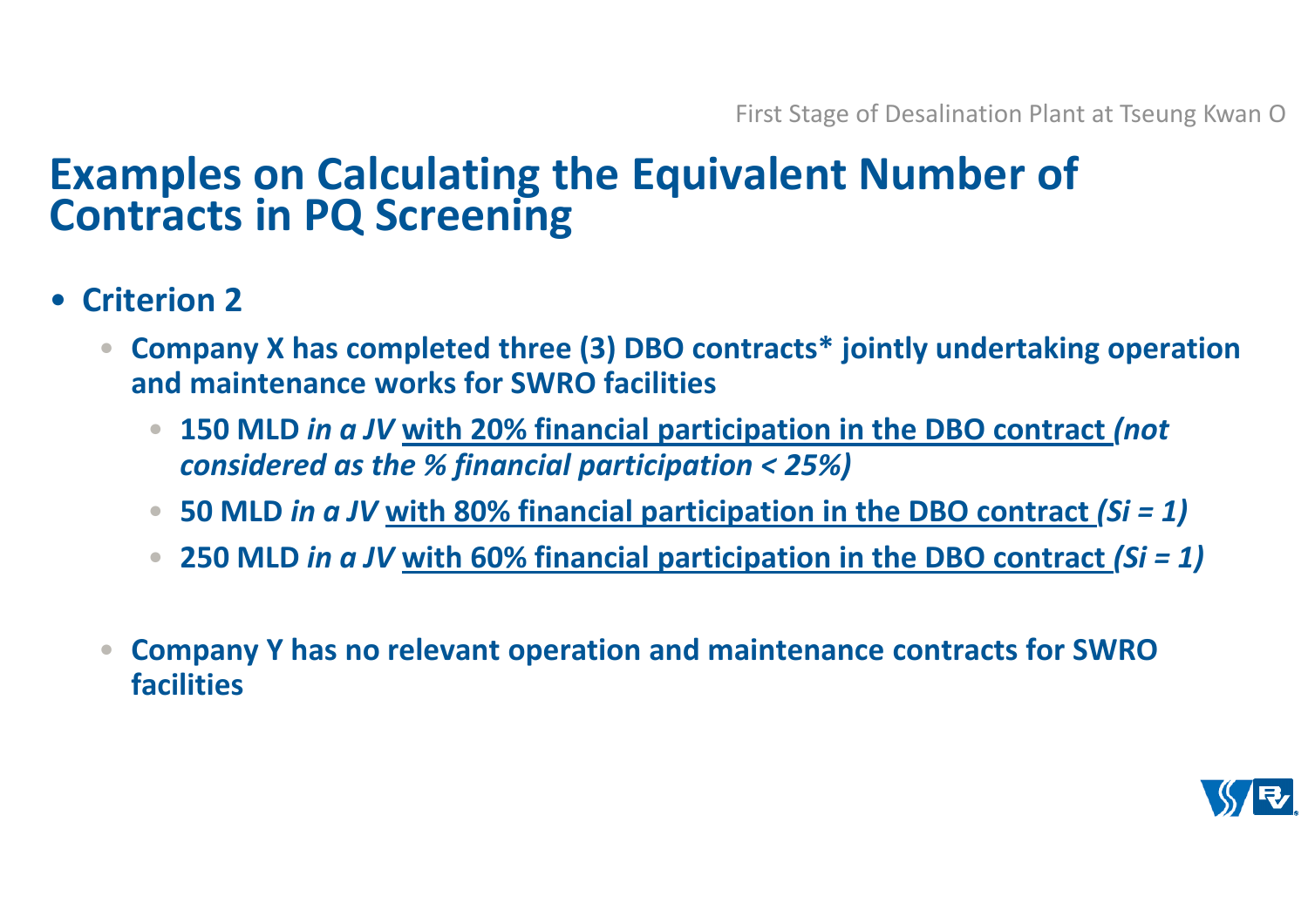- **Criterion 2**
	- $\bullet$  Company X and Company Y team up as a joint venture with percentage of financial participation of **50%** and **50%** respectively:
		- Nc (Company X) = 0 x 50% + 1 x 50% + 1 x 50% = <u>1</u>
		- Nc (Company Y) = <u>0</u>
	- Nc submitted for current  $JV = 1 + 0 = 1$

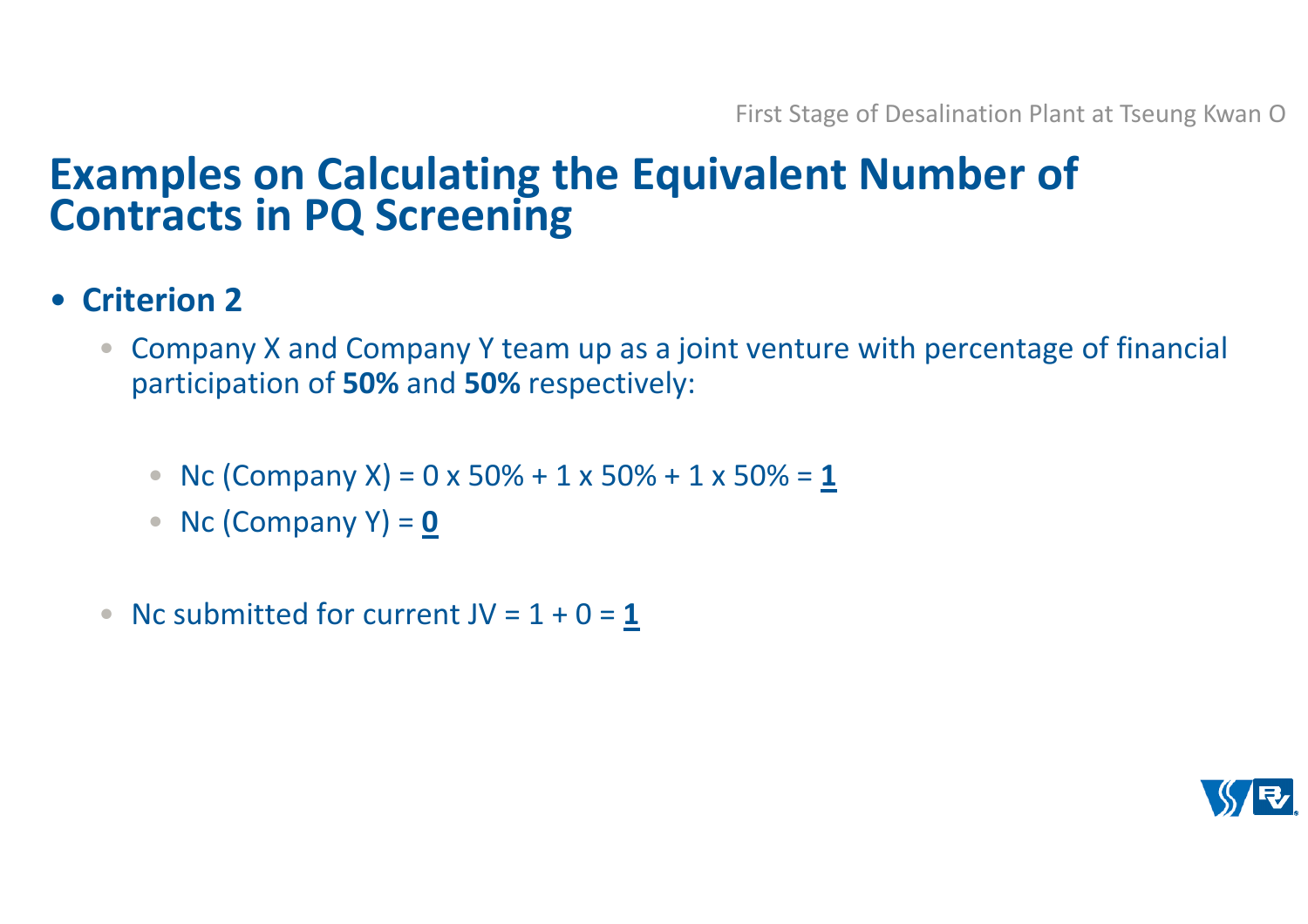- **Criterion 3**
	- $\bullet$ **Number of Equivalent Contracts (Nc) determined by:**

• **Nc = Σ(Si x Ki)**

- **Si = percentage of the financial participation of the Applicant or the participant / shareholder in a Joint Venture Applicant in executing the reference contract**
- $\bullet$  **Ki = percentage of the financial participation of the respective participant / shareholder of the Joint Venture Applicant for this Contract.**

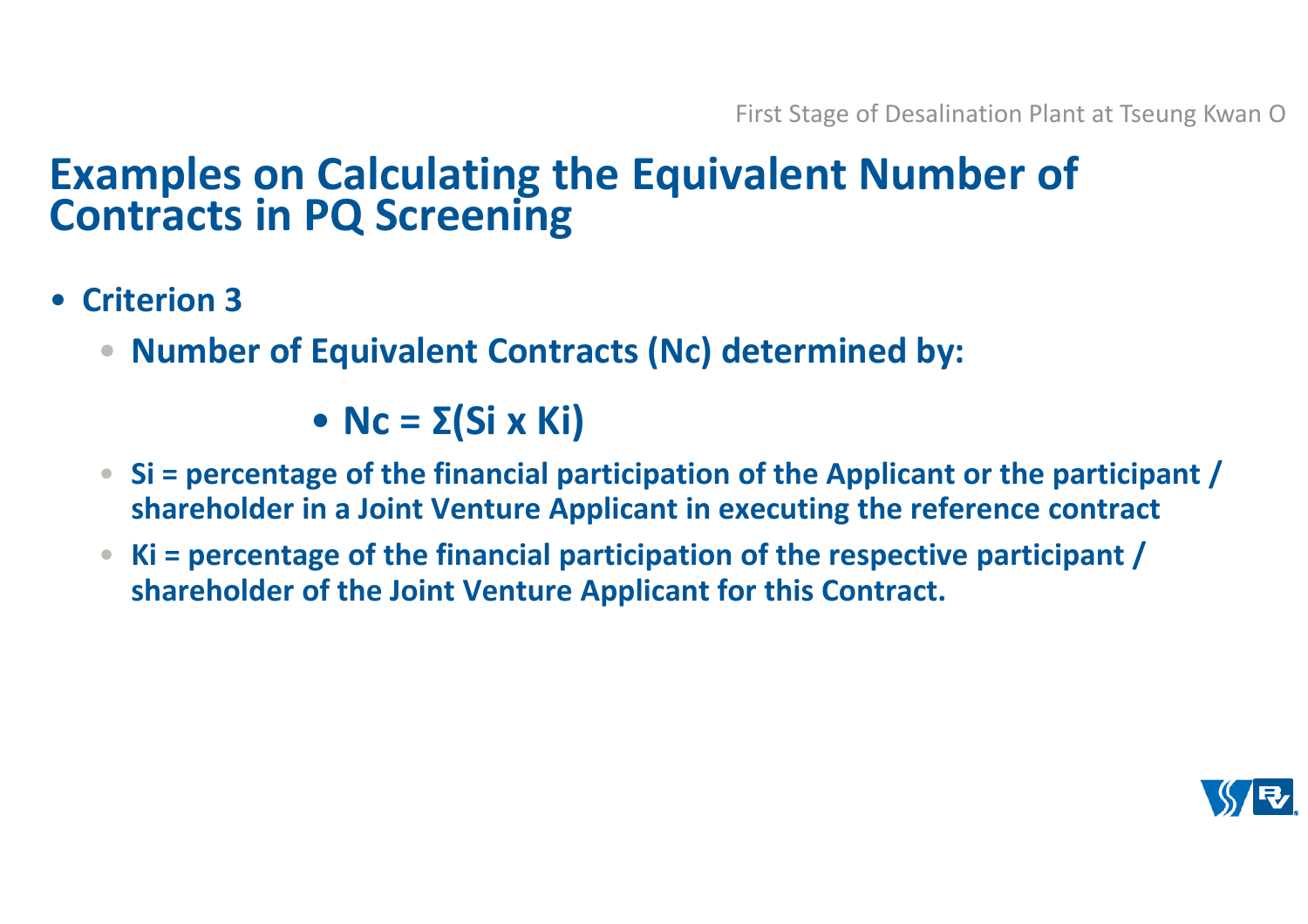- **Criterion 3**
	- $\bullet$  **Company J has completed three (3) local civil engineering contracts with contract sum** 
		- •**HK\$450M** *on its own (not considered as the contract sum < \$500M)*
		- $\bullet$ **HK\$500M** *in a JV* **with 50% financial participation** *(Si = 50%)*
		- •**HK\$1200M** *in a JV* **with 60% financial participation** *(Si = 60%)*
	- $\bullet$  **Company K has completed three (3) local civil engineering / building contracts with contract sum** 
		- •**HK\$1600M** *in a JV* **with 80% financial participation** *(Si = 80%)*
		- •**HK\$1400M in a** *JV* **with 50% financial participation** *(Si = 50%)*
		- $\bullet$ **HK\$500M** *on its own (Si = 100%)*
	- $\bullet$ **Company L has no relevant local civil engineering / building contracts**